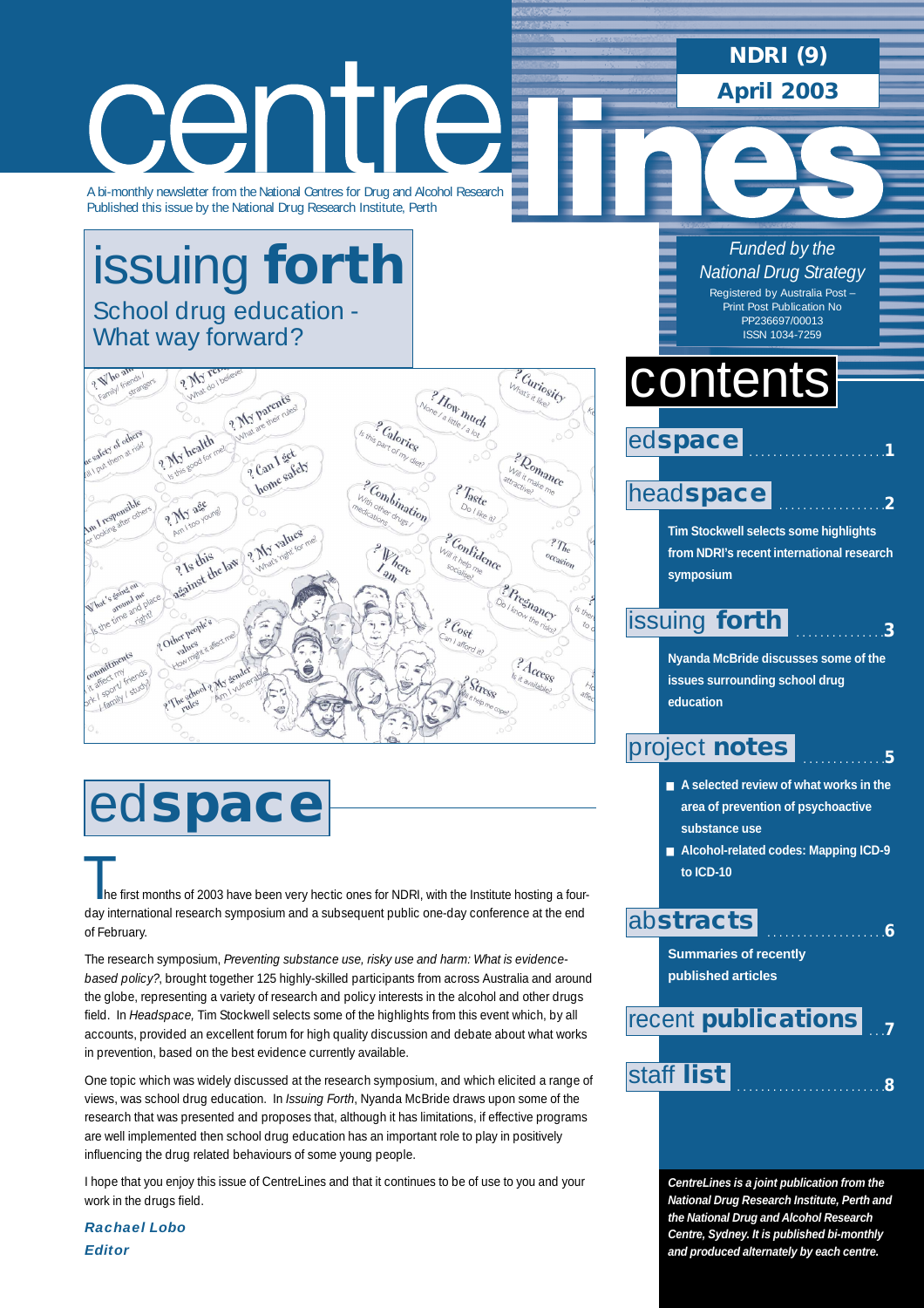# <span id="page-1-0"></span>centre lines

## head**space**

## Selected highlights from an international prevention research symposium

In February, NDRI was privileged to host a<br>Thematic Meeting of the Kettil Bruun Society,<br>"Preventing Substance Use, Risky Use and Harm:<br>"Mhat is Evidence Based Polio 2". The meeting was n February, NDRI was privileged to host a Thematic Meeting of the Kettil Bruun Society, What is Evidence-Based Policy?". The meeting was sponsored by the World Health Organization, the Commonwealth Department of Health and Ageing and the WA Drug and Alcohol Office. It was also supported by five other research centres variously from New Zealand, Australia and the USA. The 125 delegates were drawn in equal thirds from Western Australia, the rest of Australia, and from 11 other countries and included a selection of leading academics, prevention specialists and policy makers. The fields of injury prevention, mental health, child development, crime prevention, community action, the law, policing, education, health economics as well as drug policy and prevention were all represented.

It was a lively and stimulating affair. Over 70 papers were presented and individually discussed over four days. Many participants were new to the Kettil Bruun Society process of papers being precirculated, briefly presented and then critiqued by an expert discussant before being thrown to the watching crowd. The response to this process was overwhelmingly positive as it enabled both the scientific merit and the policy relevance of papers to be publicly scrutinised. In so doing, I believe the principal objectives of the symposium were met, namely to raise the quality of debate around the evidence base for the prevention of drug-related harm and to improve dialogue between researchers, policymakers and practitioners.

The first day began with some context setting with the first Australian presentations of the new WHO estimates of the Global Burden of Disease for the year 20001 and the new economic cost estimates for drug "abuse" in Australia<sup>2</sup>. Both of these major quantification studies indicate that the disabilities and associated health costs are overwhelmingly contributed by tobacco and alcohol rather than by illegal drugs. Globally, in terms of contributions to disability and years of life lost, alcohol and tobacco match each other closely, though with variations in different global regions. In this respect, the major harms to be prevented are caused principally by the acute effects of heavy sessional alcohol intake and the chronic effects of long-term tobacco dependence. The extent of contributions from both macro social determinants (eg economic and social deprivation) and developmental risk and protection factors to these risk behaviours were then considered.

The evidence basis underpinning a wide variety of intervention strategies was carefully considered over the next two days. Significant evaluations of specific strategies such as needle exchanges, school-based programs, community-based interventions, regulatory strategies and brief interventions in primary care settings were

presented. There were many examples given during the week of strategies and policies which had been shown to have significant positive outcomes on the basis of rigorous evaluation. Broad-based interventions intended to tackle underlying risk and protection factors for problematic drug use, mental health and criminal behaviour were also examined. The evidence base for such interventions is less well-developed at present though there is some clear promise.

A major feature of the meeting was the presentation of several recent systematic reviews which attempted to summarise and distil what can be learned from the thousands of published studies that have appeared in the past decade. Typically, comprehensive literature searches that identified several hundred relevant evaluation studies then narrowed these down to only a handful with a rigorous evaluation. There was much debate, however, as to how appropriate it was to apply the Randomised Controlled Trial design as a gold standard. There are many obstacles to the strict application of such designs to social, community and policy experiments. There were passionate and eloquent advocates for the application of ecological modelling, time series analysis and the use of alternative statistical methods to estimate the significance of effect sizes. A common problem experienced across many applied disciplines was the impossibility of gaining sufficient funding let alone adequate fidelity of implementation of interventions across multiple settings (eg schools, communities, jurisdictions) to achieve sufficient statistical power in the traditional sense. It appears that real-world, workable methodologies must be further developed to move the prevention field forward.

Despite these important methodological issues to be resolved at the cutting edge of the field, the systematic reviews revealed many examples of policies and strategies that have been shown to reduce the risky use of substances and related harms. A common position many reviewers adopted was that effective prevention was usually different to "popular" prevention. This debate was typified by discussion of the evidence base for school-based prevention programs. Some of the reviews come to an entirely negative conclusion about these. In *Issuing Forth*, Nyanda McBride presents an alternative, more positive, view that if you get some important processes right in the design of classroom based interventions then significant behavioural changes can be achieved. She was not alone in proposing this optimistic perspective.

Nyanda's work also picks up another major theme of the meeting - harm minimisation as a component of prevention. This important idea was discussed not only in relation to minimising the well-known harms associated with injecting drug use, but also

in relation to reducing the social harms associated with applying criminal sanctions to the

use of some drugs and also to the regulation of alcohol and tobacco. A major highlight acknowledged by many delegates was a presentation from the VicHealth Centre for Tobacco Control regarding a radical proposal to place the production, marketing and sale of tobacco products under government control with the sole objective of minimising the massive health problems caused by smoking. In relation to alcohol regulation, there were also powerful examples provided of the largely untapped potential within liquor licensing laws to reduce alcohol-related harm, now the major objective of such laws in nearly all Australian states and territories.

As many will be aware, NDRI and the Centre for Adolescent Health at the University of Melbourne have collaborated on a major review known as the "Prevention Monograph" to be launched by the Ministerial Council on Drug Strategy later this year3. This substantial piece of work will be informed by the proceedings of this meeting, particularly as some sections of the review were presented and critiqued there. NDRI also launched during the conference an earlier "selected" review of what works in prevention that was commissioned by the World Health Organization<sup>4</sup>. There are also plans to publish a book based upon selected presentations from this meeting.

I would like to end by conveying my sincere thanks to the sponsors of this valuable meeting, the many presenters and other participants and, once again, to NDRI's excellent administrative support team who helped to make it happen. An important dialogue has begun in Australia around a broad agenda for prevention that must now be moved forward into improved and coordinated action.

### *Tim Stockwell*

## References

- 1. **World Health Organization** (2002) *World Health Report 2002: Reducing risks, promoting healthy life.* World Health Organization, Geneva.
- 2. **Collins, D.J. and Lapsley, H.M.** (2002) *Counting the cost: estimates of the social costs of drug abuse in Australia in 1998-9.* National Drug Strategy Monograph Series No. 49. http://www.health.gov.au/pubhlth/publicat/document/mon  $049$  ndf
- 3. **Loxley, W., Toumbourou, J., Stockwell, T., Haines, B., Scott, K., Godfrey, C., Waters, E., Patton, G., Fordham, R., Gray, D., Marshall, J., Ryder, D., Saggers, S., Sanci, L. and Williams, J.** (In press) *The prevention of substance use, risk and harm in Australia: A review of the evidence.* Commonwealth Department of Health and Ageing, Canberra.
- 4. **Hawks, D., Scott, K., McBride, N., Jones, P. and Stockwell, T.** (2002) *Prevention of psychoactive substance use: A selected review of what works in the area of prevention.* World Health Organization, Geneva.

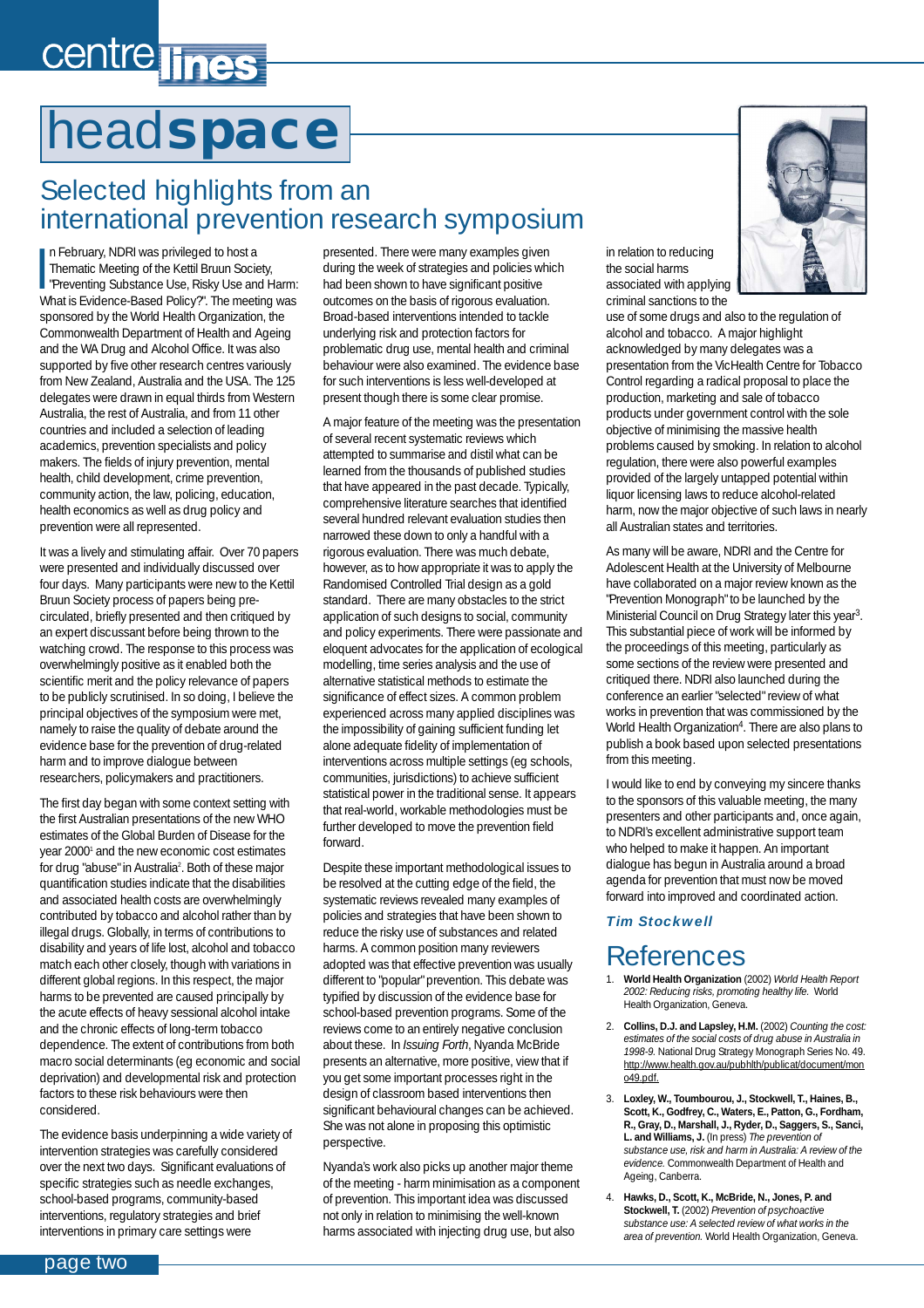# <span id="page-2-0"></span>issuing **forth**

## School drug education - What way forward?

Scussions about school drug education<br>
engender a range of views concerning if<br>
effectiveness and appropriateness. At o<br>
and of the continuum cabool drug education is engender a range of views concerning its effectiveness and appropriateness. At one end of the continuum, school drug education is seen as a token undertaking that has little impact on young people's drug related behaviours. At the other end, school drug education is viewed as an effective response to young people's drug use problems, where failure to provide drug education is to fail young people. A recent international conference on drugs and evidence-based policy hosted by NDRI clearly demonstrated a range of views, with many experts in this and related fields making comment. However, the consensus among those experts with an extensive knowledge of the area was that, although it has limitations, if effective programs are well implemented, drug education can have a favourable impact on the drug related behaviours of some young people<sup>1.6</sup>. There are, however, barriers to the implementation of effective drug education programs.

Part of the conundrum about school drug education results from the differing philosophies of health and education professionals. Generally, health professionals promote behaviour change as the ultimate goal of drug education programs. This is reflected in the drug education literature where effectiveness is assessed on drug related behaviour change. However, education professionals are less concerned with this outcome suggesting that the aim of schools is to focus on the systemic provision of education and to encourage students to become independent learners. When the individual drug education programs selected by teachers are considered, effectiveness may include a range of outcomes from knowledge and attitude to behaviour changes, including changes to school structure, policy etc<sup>7,8</sup>. Often programs are selected without consideration of impact, but are based on what is considered conceptually sound and readily available. While the increasingly popular inclusion of evidence-based approaches may have some influence on this mode of selection, recent key informant interviews with education managers in various sectors and states around Australia suggest that it is still only a small minority that include behaviour change as an important consideration in program selection<sup>7</sup>. As an entrée to implementing specific programs for health gains among education professionals, there may be value in promoting the results of studies which demonstrate that reducing health problems and health-compromising behaviours in school-aged children can have an impact on the students' abilities to be involved with and to perform in other core educational tasks<sup>9,10</sup>. There is certainly

a need to open up discussions between the parties concerned, to identify commonalities and differences in approach which will optimise outcomes for young people participating in school programs.

We also need to be practical in our considerations if we are to encourage education to embrace the concept of behaviour change in health programs. We need to know the nature of education departments, education managers, schools and school staff, and we need to work with them to ensure that effective programs are workable in the school setting. Our aim should be to create effective programs that can be easily implemented by many schools. Classroom drug education is essential in that it is the only component that directly interacts with young people, and it is also the only component which research has shown can have a meaningful impact on young people's drug use behaviours11,12.

Comprehensive programs requiring extensive expertise and implementation are less practical in the school setting and require additional resources and staffing. A trend in the recent past is to encourage schools to adopt a health promoting schools approach or a comprehensive approach involving several components of an intervention. Although conceptually attractive, there is little evidence that such an approach impacts on the behaviour of young people. To progress forward we need to identify which components are going to provide the most value or benefit, as it is unlikely that schools can adequately provide all components simultaneously<sup>13</sup>. The parental education and policy components have shown some indication that they may be of value but need to be tested in isolation and in combination with other components to tease out the most effective combination.

Effective programs also need to be identified and readily accessible to users. Foxcroft and colleagues<sup>1</sup> suggest that an international register should be developed to identify effective programs and should include ratings on safety, efficacy and effectiveness. This is an important way forward to develop the field, particularly emphasising evidence and effectiveness. However, information on cost, difficulty of implementation (within the school setting) and accessibility should also be incorporated within the register. It goes without saying that the criteria for allowing programs to enter the register must be rigidly maintained to ensure the integrity of the information provided.

The nexus between health outcomes in an education setting contributes to school drug education's next

problem; that of small numbers of programs being evaluated and, if programs are evaluated, using methodologies and measures that exclude them from providing valuable information to the field<sup>1,3</sup>. A recent systematic review of school drug education noted that over 88% of programs were unacceptable because of their poor level and quality of evaluation<sup>3</sup>. When acceptable evaluation methodologies had been incorporated, very few papers provided information about the impact of the program on drug related behaviour. Tobler and Stratton<sup>14</sup> identified that between the years 1978 and 1990 only 36% of programs included behavioural measures. A more recent study showed little improvement, with just over 41% of evaluation publications between 1990 and 2001 incorporating behavioural measures<sup>3</sup>. Although there is an extensive amount of drug education activity and evaluation occurring, only a small proportion of this work contributes to the wider body of knowledge about the impact of school drug education. Attention also needs to be given to assessing behavioural impact to increase the potential cost effectiveness of school drug education in this increasingly competitive financial world. Jonathan Caulkins and colleagues<sup>5</sup> recently provided a summary of the cost of drug education from a social policy perspective and concluded that '*the social benefits per participant stemming from reduced drug use appear to exceed the economic cost of running the programs. . . . the majority of benefits . . stem from reduction in use of tobacco and alcohol* (and this) *has implications for how school based programs are funded'*. These types of persuasive arguments, along with demonstrations of behavioural effect, can ultimately increase the funding and status of drug education programs in schools.

Another serious limitation to the field is the minimal research undertaken to extend our knowledge about the *types* of behavioural changes drug education can expect to achieve. Years of research and evaluation have been extended to prevention, measuring use and delayed use, but a generalised trend in many Western countries is the increase in prevalence of use and the lower age of use among new groups of young people<sup>15</sup>. To continue trying to prevent and delay, in isolation from other behavioural goals, is a recipe for failure. Having said this, there may be a proportion of young people who are open to non-use and delayed use messages,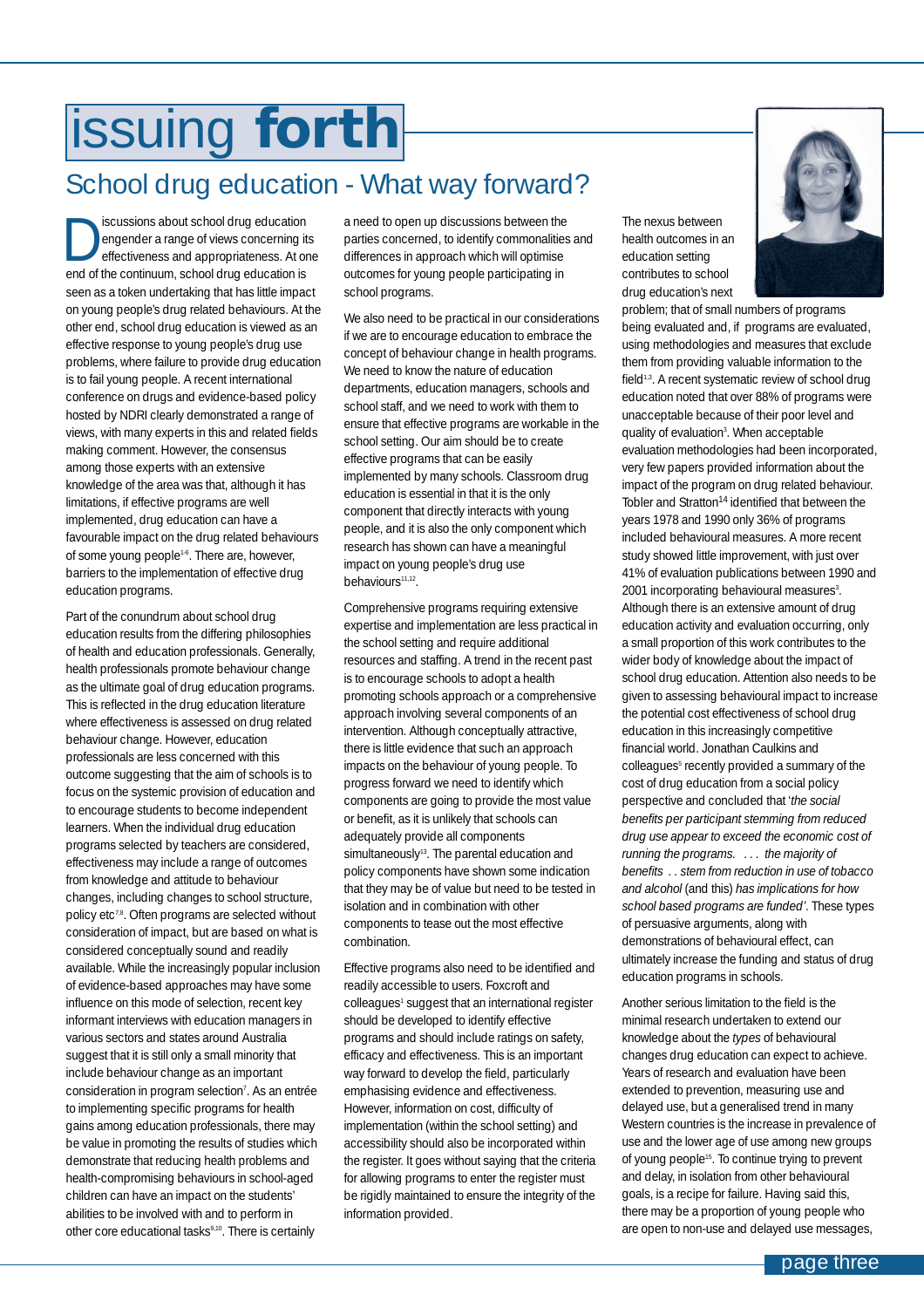# centre lines

and there may be others who find these messages meaningful at different times during their teenage years or beyond. However, there are a large proportion of students to whom this message is meaningless. We need to explore options that focus on programs which incorporate prevention strategies, but which also cater for other students who need assistance in reducing the impact of their own drug use or the use of people with whom they associate. A recent NDRI study had the goal of reducing the harm that young people experience from alcohol use<sup>16,17</sup>. The study reported reductions in the harm experienced by young people involved in the three year study but more interestingly the program had an impact on reducing total consumption and risky patterns of drinking compared with programs that focused only on prevention. This is an important finding that needs to be further explored and replicated, and it is also an alternative and broader focus that may prove useful for future programs. Australia, the United Kingdom and Canada have all undertaken some work in the development of harm reduction programs for school drug education<sup>12,13,18,19</sup>. This work has identified the acceptance of harm reduction in schools and has developed programs to be implemented in schools. However, in most cases evaluation has emphasised process rather than impact and so this work has not contributed to the evidence base of drug education.

It is imperative that we start broadening the way we view success in school drug education not only to improve the field but more importantly to embrace all young people who participate in such programs. An interesting suggestion discussed at the NDRI hosted international drug research conference was to measure a range of behavioural issues that are associated with problem behaviours or conduct disorder. This suggestion identifies the developmental pathways and associations between several problem behaviours (problematic drug use, delinquency, mental health problems, sexual risk taking etc) and it would be an interesting research and practical question to assess the impact that specific programs can have on a wide range of behaviours. The Gatehouse study conducted by the Centre for Adolescent Health demonstrated the potential of this paradigm with its specific program attempts to increase school connection with results that impacted on substance use, initiation of sexual activity and socially disruptive behaviours4. Other directions could include single curriculum programs utilising common prevention strategies and teaching methodologies that have some impact on harmful drug use and other health and development related problems<sup>20</sup>. This is certainly an area that could be further discussed and explored. However, part of this exploration needs to include the conduct disorder and developmental pathways literature which suggests that programs need to be conducted early, need to intervene at several different levels

and need to include mainstream and individual interventions9 . We need to keep in mind issues such as what it is practical for schools to achieve without external funding and assistance, what extras they can fit into their timetable and whether they consider health issues as core issues. However, even given these comments, there are certainly interesting possibilities for future programs and studies.

School drug education cannot be held up as a panacea for society's drug problems, but rather should be viewed as one strategy within a multistrategy community approach to reducing drug related problems in young people. However, there are several factors, of which only a few are discussed in this article, that need to be considered and acted on to maximise the contribution that drug education programs in schools can make to the wellbeing of young people. To do this, we need to be coherent in our approach and we need to involve both health and education professionals, and of course, the young people who are likely to be involved in these programs.

### *Nyanda McBride*

## References

- 1. **Foxcroft, D., Ireland, D., Lister-Sharp, D., Lowe, G. and Breen, R.** (2003) Longer-term primary prevention for alcohol misuse in young people: A systematic review. *Preventing substance use, risky use and harm: What is evidence based policy. A thematic meeting of the Kettil Bruun Society for Social and Epidemiological Research on Alcohol.* Fremantle, 24-27 February.
- 2. **Elliott, L., Orr, L., Watson, L. and Jackson, A.** (2003) The effectiveness of drug interventions for young people – A systematic review of the evidence. *Preventing substance use, risky use and harm: What is evidence based policy. A thematic meeting of the Kettil Bruun Society for Social and Epidemiological Research on Alcohol.* Fremantle, 24-27 February.
- 3. **McBride, N.** (2003) A systematic literature review of school drug education. *Preventing substance use, risky use and harm: What is evidence based policy. A thematic meeting of the Kettil Bruun Society for Social and Epidemiological Research on Alcohol.* Fremantle, 24-27 February.
- 4. **Patton, G., Bond, L., Carlin, J., Thomas, L., Butler, H., Glover, S. and Bowes, G.** (2003) Promotion of school social context in reducing substance use and socially disruptive behaviours: a clustered randomised trial of the Gatehouse Project. *Preventing substance use, risky use and harm: What is evidence based policy. A thematic meeting of the Kettil Bruun Society for Social and Epidemiological Research on Alcohol.* Fremantle, 24-27 February.
- 5. **Caulkins, J., Pacula, R., Paddock, S. and Chiesa, J.** (2003) What can we – and can't we – expect from school based drug prevention. *Preventing substance use, risky use and harm: What is evidence based policy. A thematic meeting of the Kettil Bruun Society for Social and Epidemiological Research on Alcohol.* Fremantle, 24-27 February.
- 6. **Midford, R., Munro, G., McBride, N., Snow, P. and Ladzinski, U.** (2002) Principles that underpin effective school based drug education. *Journal of Drug Education,* 32, 4: 363-386.
- 7. **McBride, N. and Scott, K.** (2002) *Australian education system: Procedures and process for the adoption of new programs. Preliminary SHAHRPDissemination Study.* National Drug Research Institute, Perth, Western Australia.
- 8. **Crane, R., Dimitrijevich, S. and Flynn, B.** (2003) The WA School Drug Education Project: Building a statewide model from national research. *Preventing substance use, risky use and harm: What is evidence based policy. A thematic meeting of the Kettil Bruun Society for Social and Epidemiological Research on Alcohol.* Fremantle, 24-27 February.
- 9. **Webster-Stratton, C. and Taylor, T.** (2001) Nipping early risk factors in the bud: preventing substance abuse, delinquency, and violence in adolescence through interventions targeted at young children (0-8 years). *Prevention Science;* 2, (3): 165-192.
- 10.**Shonkoff, J. and Phillips, D. (Eds).** (2000) *From neurons to neighbourhoods. The science of early child development.* National Research Council Institute of Medicine. National Academy Press, Washington, DC, USA..
- 11.**Tobler, N., Lessard, T., Marshall, D., Ochshorn, P. and Roona, M.** (1999) Effectiveness of schoolbased drug prevention programs for marijuana use. School *Psychology International;* 20, 1: 105-137.
- 12. **White, D. and Pitts, M.** (1997) *Health promotion with young people for the prevention of substance misuse.* NHS Centre for Reviews and Dissemination, University of York, York, UK.
- 13.**Midford, R. and McBride, N.** (1997) *National Initiatives in Drug Education: Interim evaluation report.* National Centre for Research into the Prevention of Drug Abuse, Perth, Western Australia.
- 14.**Tobler, N. and Stratton, H.** (1997) Effectiveness of school based drug prevention programs: A metaanalysis of the research. *Journal of Primary Prevention;* 18, 1: 71-128.
- 15.**Single, E., Beaubrun, M., Mauffret, M., Minoletti, A., Moskalewicz, J., Moukolo, A., Plange, N., Saxena, S., Stockwell, T., Sulkunen, P., Suwaki,** H., Hoshigoe, K. and Weiss, S. (1997) Public drinking, problems and prevention measures in twelve countries: Results of the WHO project on public drinking. *Contemporary Drug Problems;* 24: 425-448.
- 16.**McBride, N., Midford, R., Farringdon, F. and** Phillips, M. (2000) Early results from a school alcohol harm minimisation study. The School Health and Alcohol Harm Reduction Project. *Addiction;* 95, 7: 1021-1042.
- 17.**McBride, N.** (2002) *School Health and Alcohol Harm Reduction Project: Reducing Alcohol Related Harms in Young People.* Phd Thesis. National Drug Research Institute, Curtin University of Technology, Perth, Western Australia.
- 18.**Paglia, A. and Room, R.** (1998) *Preventing substance use problems among youth: Literature review and recommendations.* Addiction Research Foundation and Addiction and Mental Health Services Corporation, Ontario, Canada.
- 19.**McLeod, J.** (1997) *Rethinking drinking: You're in control. An alcohol education program for secondary students. Reflections on the development, implementation and strengths of the program.* Youth Research Centre, Faculty of Education, University of Melbourne, Victoria.
- 20.**Toumbourou, J.W.** (2003) What are the risk and protective factors predicting harmful youth substance use and what are the policy implications? *Preventing substance use, risky use and harm: What is evidence based policy. A thematic meeting of the Kettil Bruun Society for Social and Epidemiological Research on Alcohol.*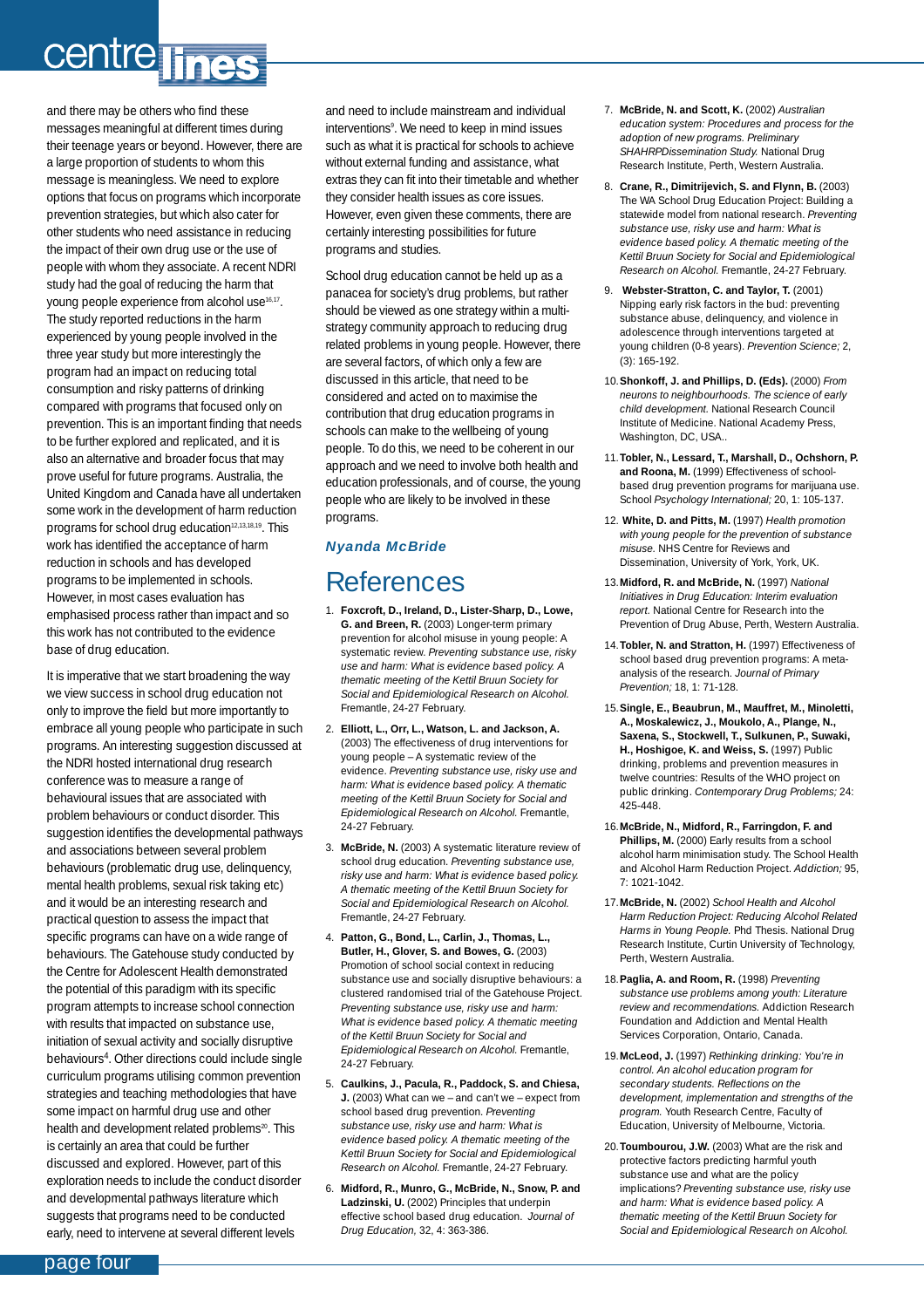# <span id="page-4-0"></span>project **notes**

### A selected review of what works in the area of prevention of psychoactive substance use

### *David Hawks, Katie Scott, Nyanda McBride, Paul Jones and Tim Stockwell*

This research, accomplished as a collaborative effort between NDRI and the World Health Organisation, Geneva set out to determine what evidence exists for the efficacy of preventive interventions in five circumscribed areas; (i) regulation of physical and economic availability of alcohol (ii) regulation of physical and economic availability of illicit psychoactive substances (iii) use of the mass media (iv) community-based initiatives and (v) use of school based education.

Searches of the empirical literature were undertaken covering the period 1985-June 2001 employing a number of strategies and inclusion criteria with an attempt to cover all geographic regions, developing and developed countries.

A total 1265 studies were identified, and this number was then reduced by applying Cochrane's guidelines for assessing study quality to those studies emanating from industrial countries. As it was only possible to identify a very limited number of studies deriving from developing countries, and given the project's particular interest in such studies, all were included regardless of their quality although the material was then rigorously evaluated. The studies in each of the five study areas were reviewed, and some broad conclusions have been drawn with a view to highlighting what has been shown to work:

#### **• Regulation of the physical and economic availability of alcohol**

The regulated availability of alcohol in most countries has meant that it has been the most intensely studied of the psychoactive substances reviewed in this document. Changes in its availability whether effected by lowering the age of its legal availability, decreasing its cost in real terms, or increasing the number of outlets from which it can be legally sold have all been found to increase its consumption. Such increases in developing countries previously characterized by lower levels of consumption is of particular concern especially in view of the lack of infrastructure to treat the problems associated with such

consumption. A variety of measures including the introduction of random breath testing, the strict enforcement of liquor licensing laws and the adoption of responsible serving practices had been found to reduce alcohol related problems in countries having the means to impose such sanctions. Increasing the real cost of alcohol or at least not allowing its erosion by means of taxation has been found to be one of the most effective though least popular means of reducing problems associated with alcohol. The availability of localized data in some countries has allowed a particularly detailed study of the effects of certain policies and of the characteristics of premises associated with high levels of alcohol related problems.

### **• Regulation of the physical and economic availability of illicit psychoactive substances**

The covert nature of both illicit psychoactive substance use and supply poses particular problems for the evaluation in measures intended to address these variables. Measures adopted across entire countries rarely lend themselves to evaluation or comparison. Of greater interest from a scientific point of view are initiatives taken by particular states or jurisdictions where the possibility exists of before and after comparisons or time series analysis. The legislative regulation of cannabis and its attendant police operations have been the most intensely studied at least in North America and Australia, the findings of which have led to various policy proposals. Other attempts to regulate the availability of illicit psychoactive substances employing a variety of policing policies have been found to affect the shape of the market, the purity of the substances available and their price, though without in any permanent way eradicating it.

### **• Mass Media**

The use of the mass media on its own, particularly in the presence of other countervailing influences, has not been found to be an effective way of reducing different types of psychoactive substance use. It has however been found to raise information levels and to lend support to policy initiatives. Combined with reciprocal and complimentary community action, particularly environmental changes, media campaigns have proved more successful in influencing attitudes towards psychoactive substance use and use itself. Health warnings associated with licit psychoactive substance use have been an effective way of communicating the hazards of

such use particularly to heavy users if combined with other economic and environmental initiatives.

#### **• Community-based interventions**

The complexity of evaluating the many initiatives which make up any community based intervention has meant that very few such interventions have been rigorously evaluated. Those that have been tend to focus on a small number of discrete outcome variables such as drink driving convictions and to have employed matched communities or time series analysis. Changes have been more often observed in such areas as acceptance of health orientated policies and increased knowledge. For such changes to be sustained requires that they be institutionalized which itself provides that the initiatives be supported by the relevant community agencies.

#### • **School-based interventions**

School based educational programs have been among the most popular preventive measures, many of which occur, however without any formal assessment of impact on behaviour. To be effective they need to be provided at a developmentally appropriate time and particularly when interventions are most likely to have an impact on behaviour. Programs need to be relevant to young people's life experience by providing material during the period when most students are experiencing initial exposure to psychoactive substances, using local prevalence data. Complementary general health/life skills programs appear to produce greater change than skill-based education programs alone, suggesting that psychoactive substance use education is best integrated within a well-founded health curriculum. Pretesting of a program with students and teachers to ensure its relevance is important in establishing its behavioural effectiveness. While the majority of studies reviewed, deriving mainly from the US, have abstinence as their goal, there is evidence that programs with this goal consistently fail to produce behavioural effects suggesting that there is a need to develop programs that aim for other outcomes.

While not exhaustive, this review is considered to be exemplary of studies in the five areas selected for examination. The full publication is available on the NDRI website at http://www.ndri.curtin.edu.au/ (see *Recent Publications* in this issue for reference).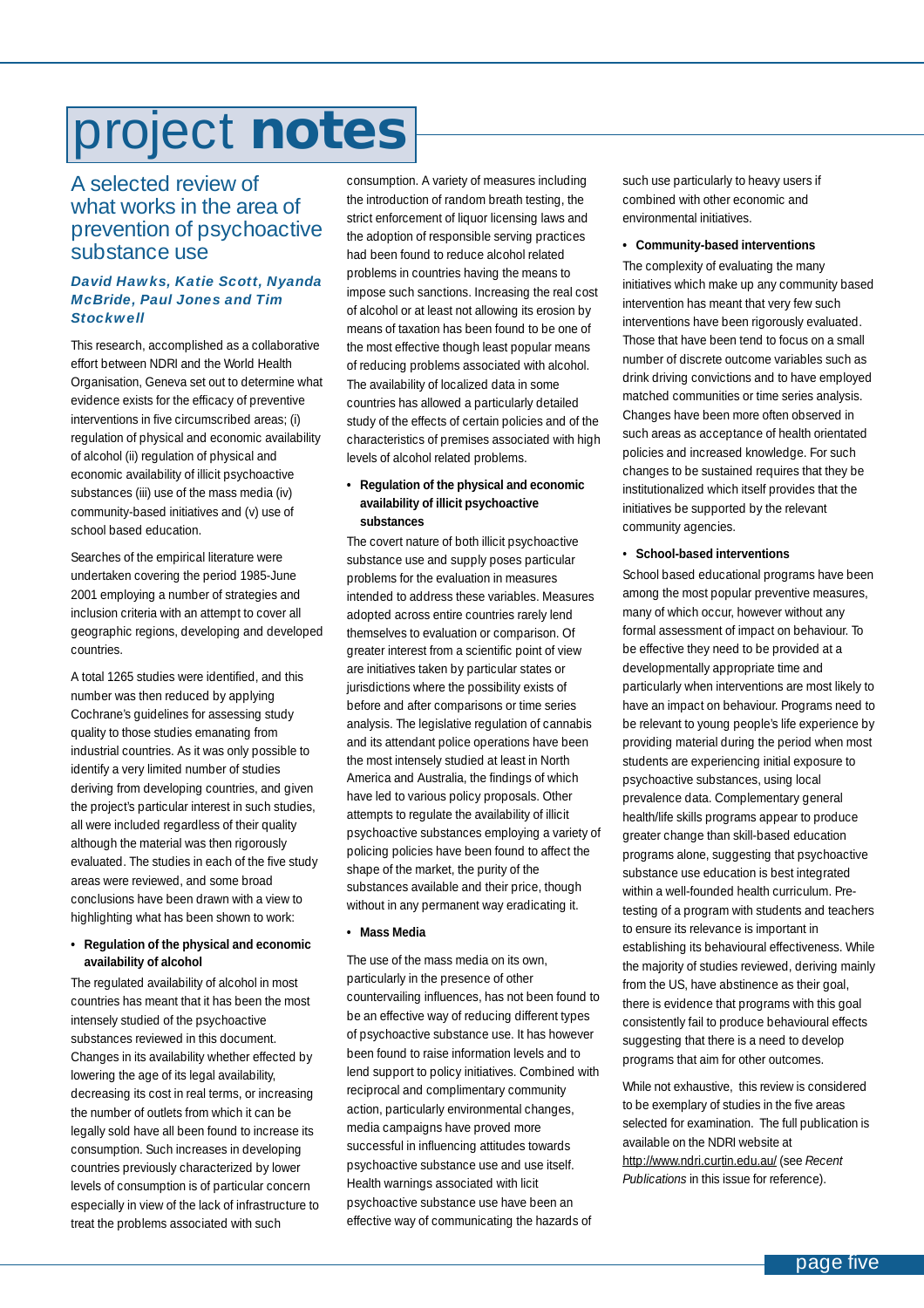# <span id="page-5-0"></span>centre lines

### Alcohol-related codes: Mapping ICD-9 to ICD-10

### *Tanya Chikritzhs, Paul Catalano and Tim Stockwell with Liz Unwin and Jim Codde, WA Department of Health*

Researchers investigating the epidemiological impact of drugs on health routinely use aetiologic fractions to estimate drug-caused morbidity and mortality. Australia-specific aetiologic fractions for this purpose were developed by Holman *et al* in 1990. They determined the conditions for which there was adequate evidence that drugs were a

contributing factor and the extent to which drugs contributed to the disease or injury by conducting meta-analyses of published scientific literature. The alcohol-related conditions and aetiologic fractions were revised by English *et al* in 1995, and again by Ridolfo and Stevenson in 2001.

Underpinning the aetiologic fraction methodology is the identification of deaths or admissions from drug-related conditions using standard codes, ie the International Classification of Diseases (ICD). The drug-related conditions identified in the three reports were all defined using well established ICD-9-CM2 codes. Since these publications, however, the coding of causes of death and

reasons for presentation to hospital have changed to ICD-10. Due to this major overhaul in the coding system, it has been necessary to establish a new set of ICD-10 codes for drugrelated diseases and conditions.

A working group from the National Drug Research Institute and the Department of Health, Western Australia has been addressing the problems involved in mapping alcohol-related conditions from ICD-9 to ICD-10. A report documenting the issues identified and providing a summary of the consensus recommendations reached by the two centres has been published (see *Recent Publications* in this issue).

## ab**stracts**

### A snapshot of licit and illicit drug use among fishing industry workers in WA

### *Susan Carruthers, Kevin Boots and Richard Midford*

### **Drug and Alcohol Review, 2002, 21, (4), 357-362**

This paper describes the perceptions of boat owners and regional health workers about the use of alcohol and illicit substances within the West Australian mid-west fishing industry. It also reports on a survey conducted amongst fishing industry workers concerning their consumption of alcohol and illicit drugs while at sea and in port. Boat owners and health workers perceived that cannabis and alcohol were the most commonly consumed substances, a perception borne out by the results of the survey. While levels of illicit drug use for this group were lower than those reported in the fishing industry in an Eastern Australian state (Queensland) they were nonetheless considerably higher than those recorded for the general population aged 35 years in a National Drug Survey. Alcohol use was particularly high and binge drinking frequently described. The results are compared with other industry findings and discussed in terms of occupational health and safety. Recommendations are suggested for future prevention programs.

### The impact of later trading hours for Australian public houses (hotels) on levels of violence

### *Tanya Chikritzhs and Tim Stockwell*

### **Journal of Studies on Alcohol, 2002, 63, (5), 591-599**

Objectives. To examine the impact of later trading hours for licensed hotels in Perth, Western Australia on levels of violent assault on or near these premises. Methods. Data on assault offences reported to police between July 1 1991 and June 30 1997 were examined to identify those that occurred on or close to hotels. During this period 45 (24%) of the 188 hotels meeting study criteria were granted an Extended Trading Permit for 1am closing ("ETP hotels") while the rest continued to close at midnight ("non-ETP hotels"). A time series analysis employing linear regression was used to test whether there was a relationship between the introduction of extended trading and monthly rates of assaults associated with ETP hotels while controlling for the general trend in assault rates among normally trading hotels. Possible confounders and other variables of interest including levels of alcohol purchases were also examined. Results. After controlling for the general trend in assaults occurring throughout Perth hotels, there was a significant increase in monthly assault rates for hotels with late trading following the introduction of extended trading licenses. This relationship was largely accounted for by higher volumes of high alcohol content beer, wine and spirits purchased by late trading hotels. Conclusions. Late trading was associated with both increased violence in and around Perth hotels and levels of alcohol consumption during the study period. It was is suggested that greater numbers of patrons and increased levels of intoxication contributed to the observed increase

in violence and that systematic planning and evaluation of late trading licenses was required.

### Potential impacts on the incidence of fatal heroinrelated overdose in Western Australia: A timeseries analysis

### *Kim Hargreaves, Simon Lenton, Mike Phillips, Greg Swensen*

### **Drug and Alcohol Review, 2002, 21, 321–327**

In response to the rising concerns about the rate of heroin-related fatalities, overdose prevention campaigns, run by both users' organizations and government agencies, have been implemented in a number of states across Australia. In Western Australia (WA) in mid-1997, various overdose prevention initiatives were implemented. These included the implementation of a protocol limiting police presence at overdose events; the commencement of naloxone administration by ambulance staff; and the establishment of the Opiate Overdose Prevention Strategy (OOPS) which provided follow-up for individuals treated for overdose in emergency departments. This paper reports the results of a multiple linear regression analysis of 60 months of time-series data, both prior to and following the implementation of these interventions, to determine their impact on the number of fatal heroin overdoses in WA. The model employed in the analysis controlled for changes over time in proxy indicators of use and community concerns about heroin, as well as market indicators. The results suggest that, although the interventions implemented have managed to reduce the expected number of fatalities, they have become less successful in doing so as time passes. This has implications for both existing and potential interventions to reduce fatal heroinrelated overdose.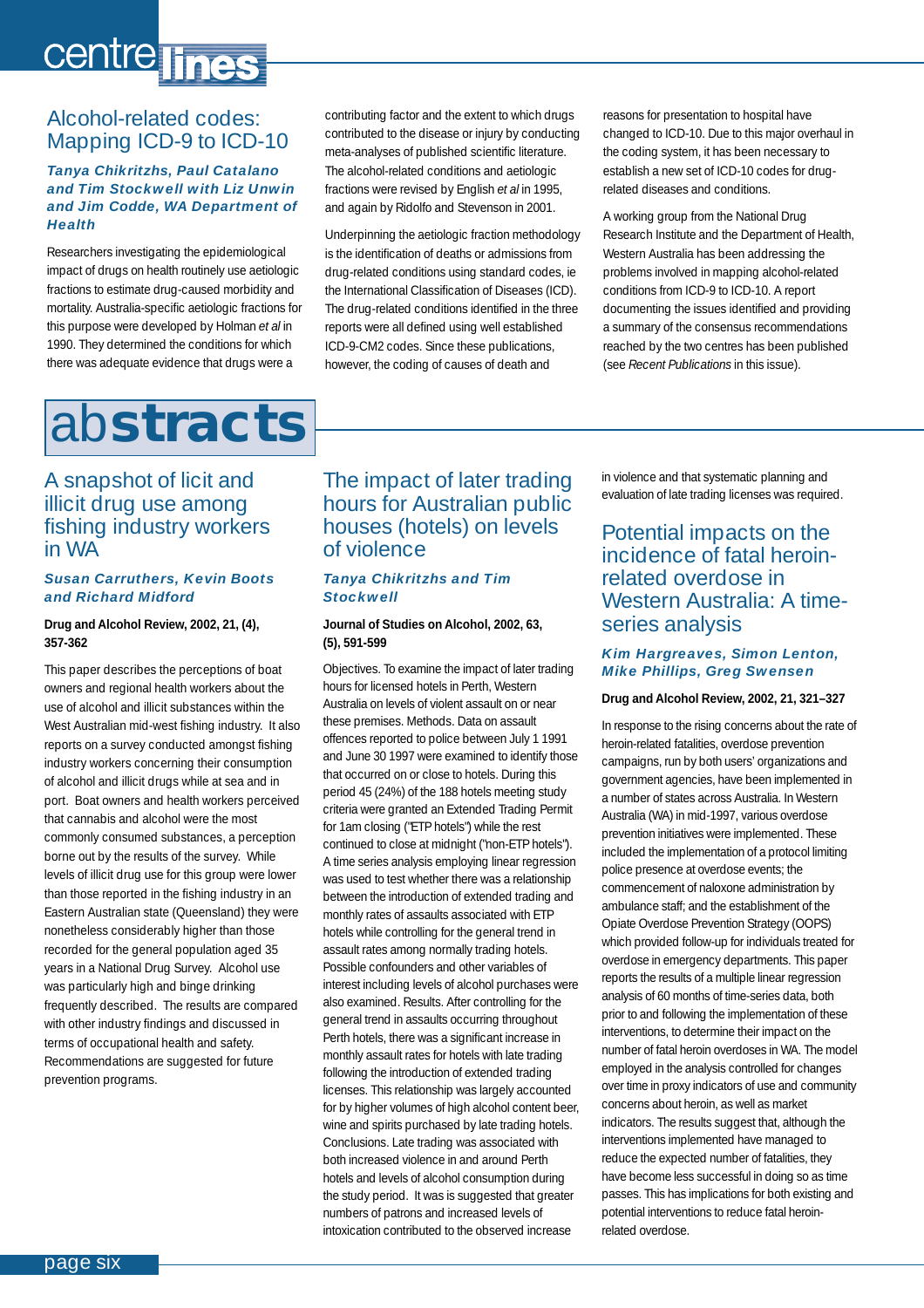### <span id="page-6-0"></span>The influence of extrinsic and intrinsic risk factors on the probability of sustaining an injury

### *Roberta McLeod, Tim Stockwell, Rosanna Rooney, Margaret Stevens, Mike Phillips and George Jelinek*

### **Accident Analysis & Prevention, 2003, 35, (1), 71-80**

This study was designed to quantify the contribution of both extrinsic and intrinsic risk factors on behaviour that results in injury using logistic regression analysis. A case-control design using data collected from injured patients at an emergency department (n=797) and a community sample matched on time of injury (n=797) was used in the analysis. Two hypothesis were suggested and supported by the results; 1) extrinsic factors such as location, activity, drug and alcohol use and the type of people present at the time of the injury were related to a greater risk of injury than intrinsic variables (health risk taking and preference for

risk taking) and, 2) there was a significant association between measures of extrinsic and intrinsic risk taking on injury risk. The result of this research suggests prevention strategies that target the situation and environment rather than the individual may result in the greatest reduction in injury. Therefore, further research needs to identify and specify the particular factors that increase and decrease injury risk in these situations.

### Principles that underpin effective school-based drug education

### *Richard Midford, Geoffrey Munro, Nyanda McBride and Ursula Ladzinski*

### **Journal of Drug Education, 2002, 32, (4), 363-386.**

This study identifies the conceptual underpinnings of effective school-based drug education practice in light of contemporary research evidence and the practical experience of a broad range of drug education stakeholders.

The research involved a review of the literature, a national survey of 210 Australian teachers and others involved in drug education, and structured interviews with 22 key Australian drug education policy stakeholders. The findings from this research have been distilled and presented as a list of 16 principles that underpin effective drug education. In broad terms drug education should be evidence based, developmentally appropriate, sequential and contextual. Programs should be initiated before drug use commences. Strategies should be linked to goals and should incorporate harm minimisation. Teaching should be interactive and use peer leaders. The role of the classroom teacher is central. Certain program content is important, as is social and resistance skills training. Community values, the social context of use, and the nature of drug harm have to be addressed. Coverage needs to be adequate and supported by follow-up. It is envisaged that these principles will provide all those involved in the drug education field with a set of up to date, research based guidelines against which to reference decisions on program design, selection, implementation and evaluation.

# recent **publications**

### Monographs and Technical Reports

**Chikritzhs, T., Unwin, L., Codde, J., Catalano, P. and Stockwell, T.R.** (2002) *Alcohol-related codes: Mapping ICD-9 to ICD-10.* National Drug Research Institute, Curtin University of Technology, Perth, Western Australia. ISBN: 1 74067 1872

**Cooper, M., Lennard, M. and Midford, R.** (2002) *CHAMP Healthway Final Report. A report prepared for Healthway.* National Drug Research Institute, Curtin University of Technology, Perth, Western Australia.

**Hawks, D., Scott, K., McBride, N., Jones, P. and Stockwell, T.** (2002) *Prevention of psychoactive substance use: A selected review of what works in the area of prevention.* World Health Organization, Geneva.

**Fetherston, J. and Lenton, S.** (2002) *WA Drug Trends 2002 – Findings from the Illicit Drug Reporting System (IDRS).* National Drug and Alcohol Research Centre, Sydney, NSW. NDARC Technical Report No. 149.

**McBride, N. and Farringdon, F.** (2002) *SHAHRP 2000 Alcohol Education Program for Senior Secondary Students. Final report.* National Drug Research Institute, Curtin University of Technology, Perth, Western Australia.

**McBride, N. and Scott, K.** (2002) *Australian education system: Procedures and processes for the adoption of new programs. Preliminary SHAHRP dissemination study.* National Drug Research Institute, Curtin University of Technology, Perth, Western Australia.

**Moriarty, M., Lindsay, F. and Midford, R.** (2002) *Australian Drug Information Network Website Evaluation Report: A report prepared for the Commonwealth Department of Health and Ageing.* Australian Drug Foundation, Melbourne, Victoria.

**Wayte, K. and Midford, R.** (2002) *The legacy of COMPARI: An evaluation of what remained from a community mobilisation project to reduce alcohol related harm.* National Drug Research Institute, Curtin University of Technology, Perth, Western Australia.

### Published Articles, Chapters and Books

**Carruthers, S.J., Boots, K. and Midford, R.** (2002) A snapshot of licit and illicit drug use among fishing industry workers in WA. *Drug and Alcohol Review, 21,* (4), 357-362.

**Chikritzhs, T. and Stockwell, T.R.** (2002) The impact of later trading hours for Australian public houses (hotels) on levels of violence. *Journal of Studies on Alcohol, 63,* (5), 591-599. Gray, D. and Saggers, S. (2002) Indigenous health: The perpetuation of inequality. In Germov, J. *Second Opinion: An Introduction to Health Sociology.* Oxford University Press, Melbourne.

**Gray, D., Saggers, S., Hulse, G.K. and Atkinson, D.** (2002) An approach to substance misuse problems among Indigenous Australians. In Hulse, G.K., White, J. and Cape, G. *Management of Alcohol and Drug Problems.* Oxford University Press, Melbourne. pp. 310-327.

**Hargreaves, K., Lenton, S., Phillips, M., and Swensen, G.** (2002) Potential impacts on the incidence of fatal heroin-related overdose in Western Australia: A time series analysis. *Drug and Alcohol Review,* 21(4), 321-327.

**McLeod, R., Stockwell, T.R., Rooney, R., Stevens, M., Phillips, M. and Jelinek, G.** (2003) The influence of extrinsic and intrinsic risk factors on the probability of sustaining an injury. *Accident Analysis & Prevention, 35,* (1), 71-80.

**Midford, R.** (2003) What is community mobilisation and how does it work to prevent alcohol and drug harm? *DrugInfo, 1,* (4), 3.

**Midford, R., Munro, G., McBride, N. and Ladzinski, U.** (2002) Principles that underpin effective school-based drug education. *Journal of Drug Education, 32,* (4), 363-386.